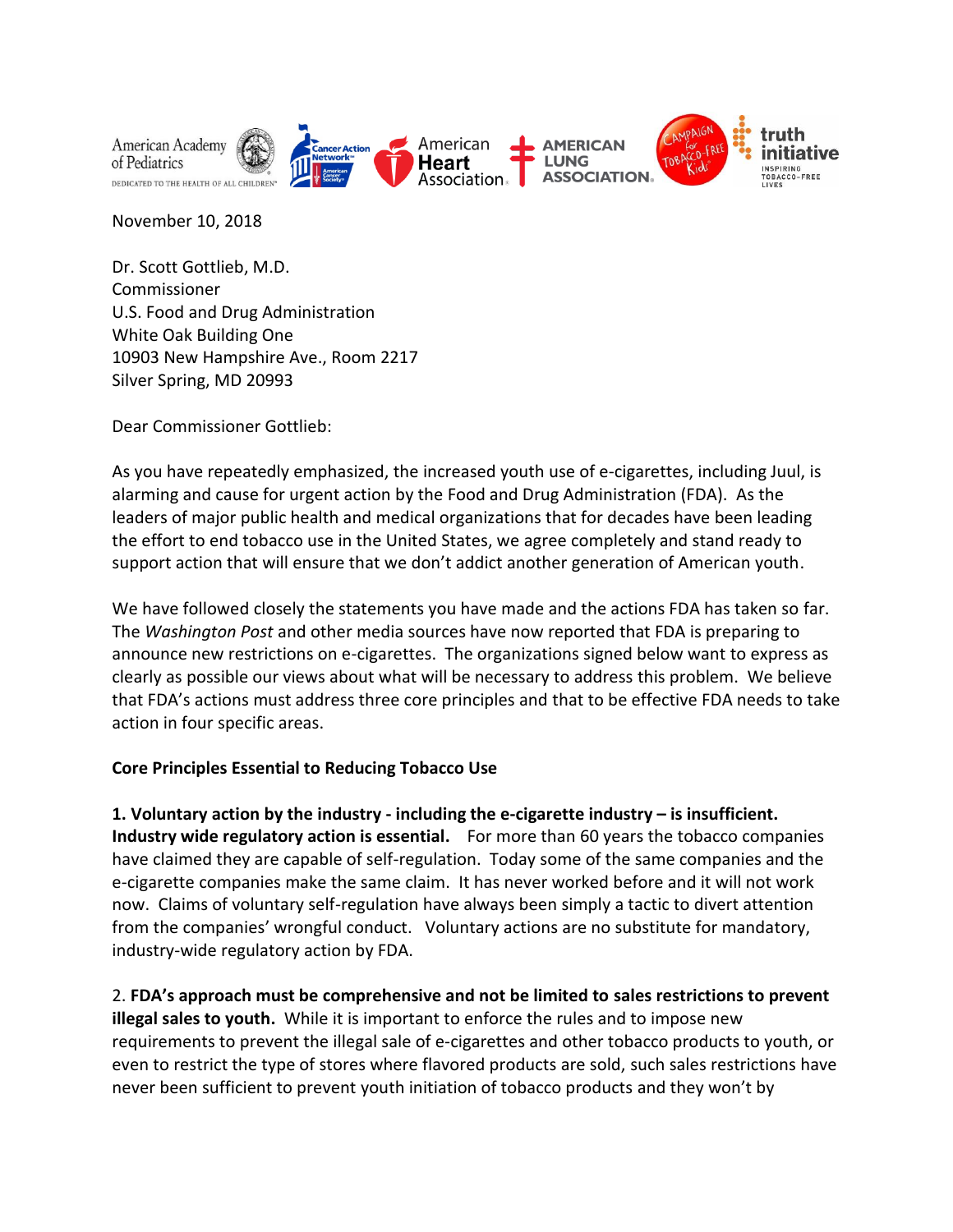themselves reverse the epidemic of youth use of e-cigarettes. FDA's approach must address each of the four areas discussed below.

**3. It is essential to address the problem of youth use of other tobacco products as well as ecigarettes.** The easy availability of menthol cigarettes, flavored cigars and flavored hookah is contributing to the current youth problem and needs to be addressed. It is encouraging to see recent media reports that FDA says it will propose prohibiting menthol in cigarettes. It is critical that FDA move swiftly to accomplish that goal. We strongly support that effort.

## **FDA's Plan Must Include Meaningful Action Against Youth Usage**

Consistent with these principles, we are unified in our conclusion that to be effective FDA's actions - including its regulations - need to address the following four specific areas:

**1. FDA must enforce pre-market review. FDA must actively enforce the legal requirement preventing products that were not commercially marketed as of August 8, 2016, or that were modified after that date, from being sold without premarket review. FDA must also rescind the four-year suspension of premarket review for newly deemed products on the market as of that date.** One of the most important authorities FDA has is to review new tobacco products to ensure that they benefit public health. It is the tool that enables FDA to review any product and the proposed marketing of any product to ensure that they do not unduly appeal to youth and to set conditions for their sale to ensure that they do not contribute to youth use. Indeed, a primary lesson of the Juul disaster is the only way to prevent youth tobacco use is *before* a product enters the market in huge volumes, not after. Furthermore, it appears that many new products delivering very high nicotine levels have entered the market after August 8, 2016. This must stop immediately.

**2. FDA needs to require the immediate removal of all flavored tobacco products that have not been thoroughly vetted in advance by FDA to assess their public health impact.** The unregulated introduction of flavored products is a major contributor to the current crisis and FDA should take action to require the immediate removal of newly-deemed flavored products, other than those with tobacco flavor, that have not been thoroughly vetted in advance by FDA through the premarket review process. FDA can do this now by enforcing the premarket review authority even while it moves forward on product standards.

**3. FDA needs to institute restrictions on e-cigarette marketing, including on social media, that are at least as stringent as those applied to cigarettes.** E-cigarette companies have adopted many of the same marketing tactics to attract young people that the cigarette companies have employed for decades. Prohibitions on branded non-tobacco product sales, sports and other event sponsorships, and measures such as prohibiting self-service displays and instituting minimum pack sizes reduce youth access of these products.

**4. FDA needs to restrict internet sales of these products and continue to aggressively enforce the law against sales to minors.** Many online tobacco sales sites lack robust age verification